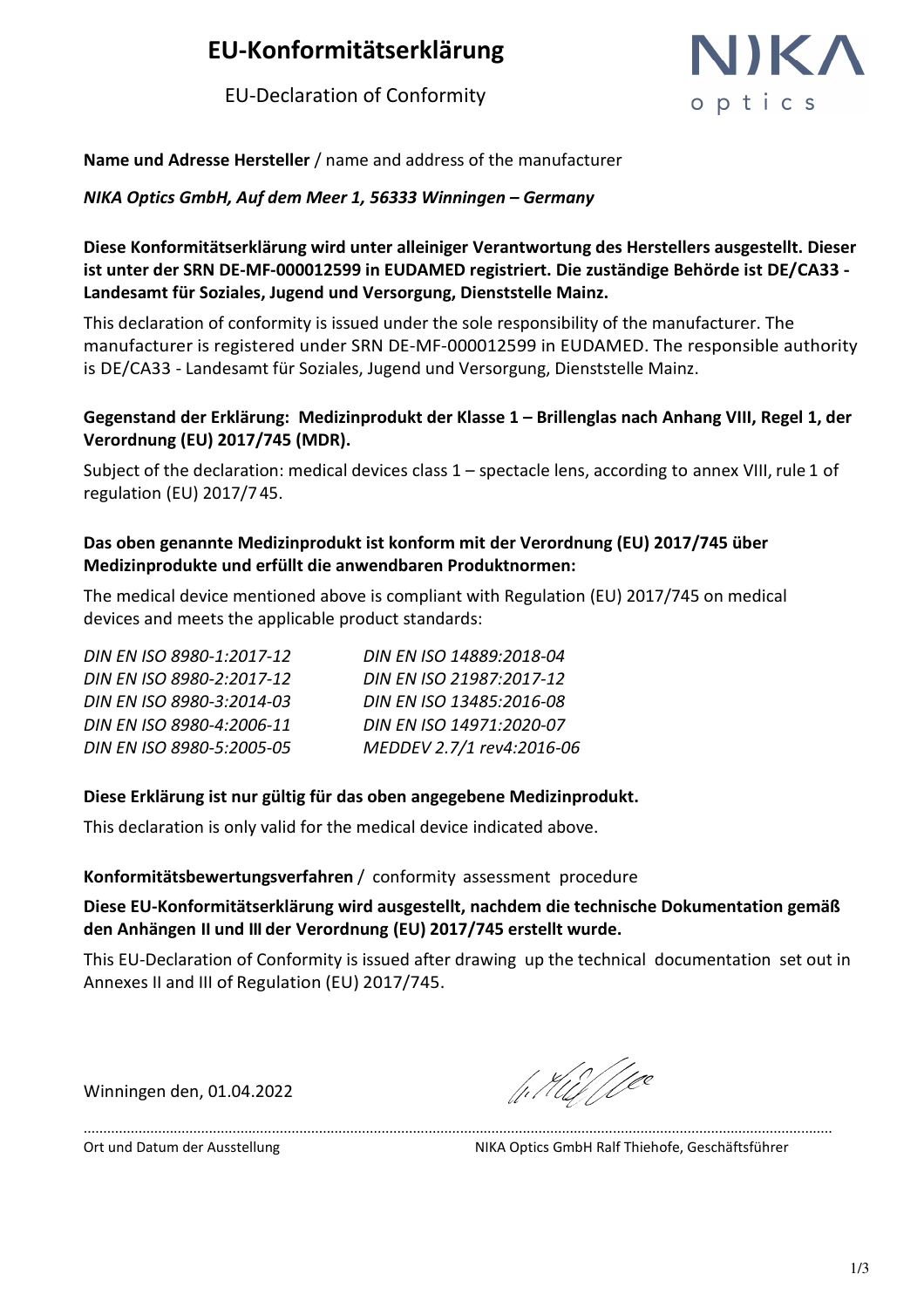## **EU-Konformitätserklärung**

EU-Declaration of Conformity



#### **Anhang:**

#### **Folgende Produkte unterliegen der aktuell gültigen EU-Konformitätserklärung:**

Following products are liable to the currently valid EU declaration of conformity:

#### **Alle Produkte, die in den jeweils aktuellen NIKA Produkt- und Preislisten aufgeführt sind.**

All products that are listed in the current NIKA product and price lists.

#### **Basic UDI-DI Brillengläser (spectacle lenses)**

| <b>Basic UDI-DI</b>      | <b>Design</b>               | Lens<br>material | index | <b>Options</b>         |
|--------------------------|-----------------------------|------------------|-------|------------------------|
| 42518117SV-or-1.5-othV3  | Single Vision               | organic          | 1,5   | others (clear, tinted) |
| 42518117SV-or-1.5-phoUJ  | Single Vision               | organic          | 1,5   | photochromic           |
| 42518117SV-or-1.5-polUZ  | Single Vision               | organic          | 1,5   | polarized              |
| 42518117SV-or-1.53-othNK | Single Vision               | organic          | 1,53  | others (clear, tinted) |
| 42518117SV-or-1.53-phoN2 | Single Vision               | organic          | 1,53  | photochromic           |
| 42518117SV-or-1.59-othQM | <b>Single Vision</b>        | organic          | 1,59  | others (clear, tinted) |
| 42518117SV-or-1.59-phoQ4 | Single Vision               | organic          | 1,59  | photochromic           |
| 42518117SV-or-1.59-polQK | Single Vision               | organic          | 1,59  | polarized              |
| 42518117SV-or-1.6-othVE  | Single Vision               | organic          | 1,6   | others (clear, tinted) |
| 42518117SV-or-1.6-phoUV  | Single Vision               | organic          | 1,6   | photochromic           |
| 42518117SV-or-1.6-polVC  | Single Vision               | organic          | 1,6   | polarized              |
| 42518117SV-or-1.67-othQC | Single Vision               | organic          | 1,67  | others (clear, tinted) |
| 42518117SV-or-1.67-phoPT | Single Vision               | organic          | 1,67  | photochromic           |
| 42518117SV-or-1.67-polQA | Single Vision               | organic          | 1,67  | polarized              |
| 42518117SV-or-1.74-othPQ | Single Vision               | organic          | 1,74  | others (clear, tinted) |
| 42518117SV-or-1.74-phoP7 | Single Vision               | organic          | 1,74  | photochromic           |
| 42518117SV-min-1.5-othL2 | Single Vision               | mineral          | 1,5   | others (clear, tinted) |
| 42518117SV-min-1.5-phoKH | Single Vision               | mineral          | 1,5   | photochromic           |
| 42518117SV-min-1.6-othLD | Single Vision               | mineral          | 1,6   | others (clear, tinted) |
| 42518117SV-min-1.6-phoKU | Single Vision               | mineral          | 1,6   | photochromic           |
| 42518117SV-min-1.7-othLQ | Single Vision               | mineral          | 1,7   | others (clear, tinted) |
| 42518117SV-min-1.8-othM3 | Single Vision               | mineral          | 1,8   | others (clear, tinted) |
| 42518117SV-min-1.9-othME | Single Vision               | mineral          | 1,9   | others (clear, tinted) |
| 42518117BM-or-1.5-othUS  | Bifocal / Multifocal        | organic          | 1,5   | others (clear, tinted) |
| 42518117BM-or-1.5-phoU9  | Bifocal / Multifocal        | organic          | 1,5   | photochromic           |
| 42518117BM-or-1.6-othV5  | Bifocal / Multifocal        | organic          | 1,6   | others (clear, tinted) |
| 42518117BM-or-1.6-phoUL  | Bifocal / Multifocal        | organic          | 1,6   | photochromic           |
| 42518117BM-or-1.67-othMV | Bifocal / Multifocal        | organic          | 1,67  | others (clear, tinted) |
| 42518117BM-or-1.67-phoMC | <b>Bifocal / Multifocal</b> | organic          | 1,67  | photochromic           |
| 42518117BM-or-1.74-othM9 | Bifocal / Multifocal        | organic          | 1,74  | others (clear, tinted) |